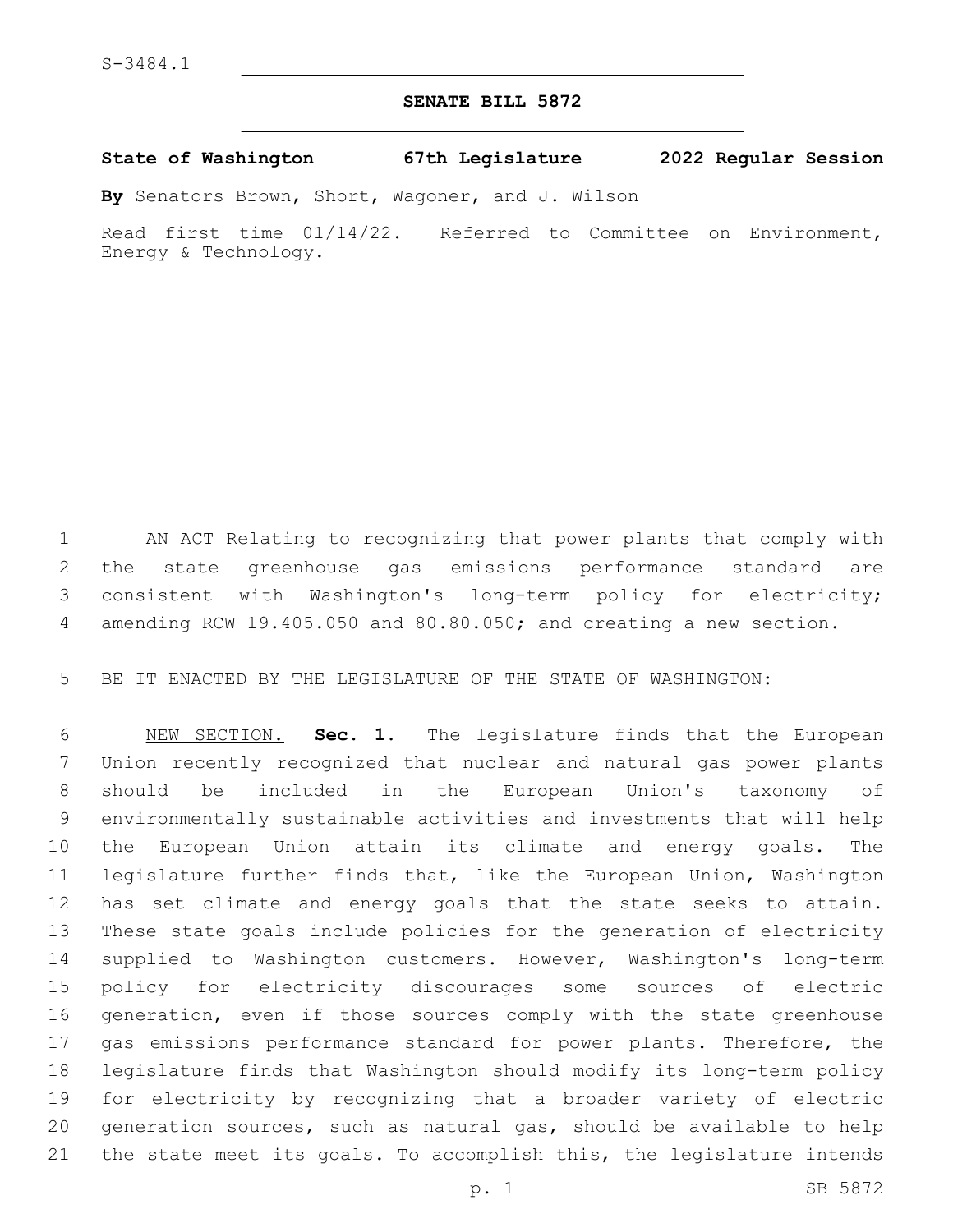to establish that power plants that comply with the state's greenhouse gas emissions performance standard must be recognized as sources of electric generation that are consistent with the emissions reduction policy the state intends to achieve by 2045.

 **Sec. 2.** RCW 19.405.050 and 2019 c 288 s 5 are each amended to read as follows:6

 (1) It is the policy of the state that nonemitting electric 8 generation and electricity from renewable resources supply ((one hundred)) 100 percent of all sales of electricity to Washington retail electric customers by January 1, 2045. By January 1, 2045, and 11 each year thereafter, each electric utility must demonstrate its compliance with this standard using a combination of nonemitting electric generation and electricity from renewable resources.

 (2) Notwithstanding subsection (1) of this section, supplying 15 electricity from a power plant that complies with the greenhouse gas emissions performance standard established under RCW 80.80.040 or 80.80.050 is not a violation of the policy enunciated in subsection (1) of this section.

 (3) Each electric utility must incorporate subsection (1) of this section into all relevant planning and resource acquisition practices including, but not limited to: Resource planning under chapter 19.280 RCW; the construction or acquisition of property, including electric generating facilities; and the provision of electricity service to 24 retail electric customers.

 ( $(\overline{3})$ )  $(4)$  In planning to meet projected demand consistent with 26 the requirements of subsection  $((+2+))$   $(3)$  of this section and RCW 19.285.040, if applicable, an electric utility must pursue all cost- effective, reliable, and feasible conservation and efficiency resources, and demand response. In making new investments, an electric utility must, to the maximum extent feasible:

 (a) Achieve targets at the lowest reasonable cost, considering 32 risk;

(b) Consider acquisition of existing renewable resources; and

34 (c) In the acquisition of new resources constructed after May 7, 2019, rely on renewable resources and energy storage, insofar as doing so is consistent with (a) of this subsection.

 $(1)$  ( $(4)$ )) (5) The commission, department, energy facility site evaluation council, department of ecology, and all other state agencies must incorporate this section into all relevant planning and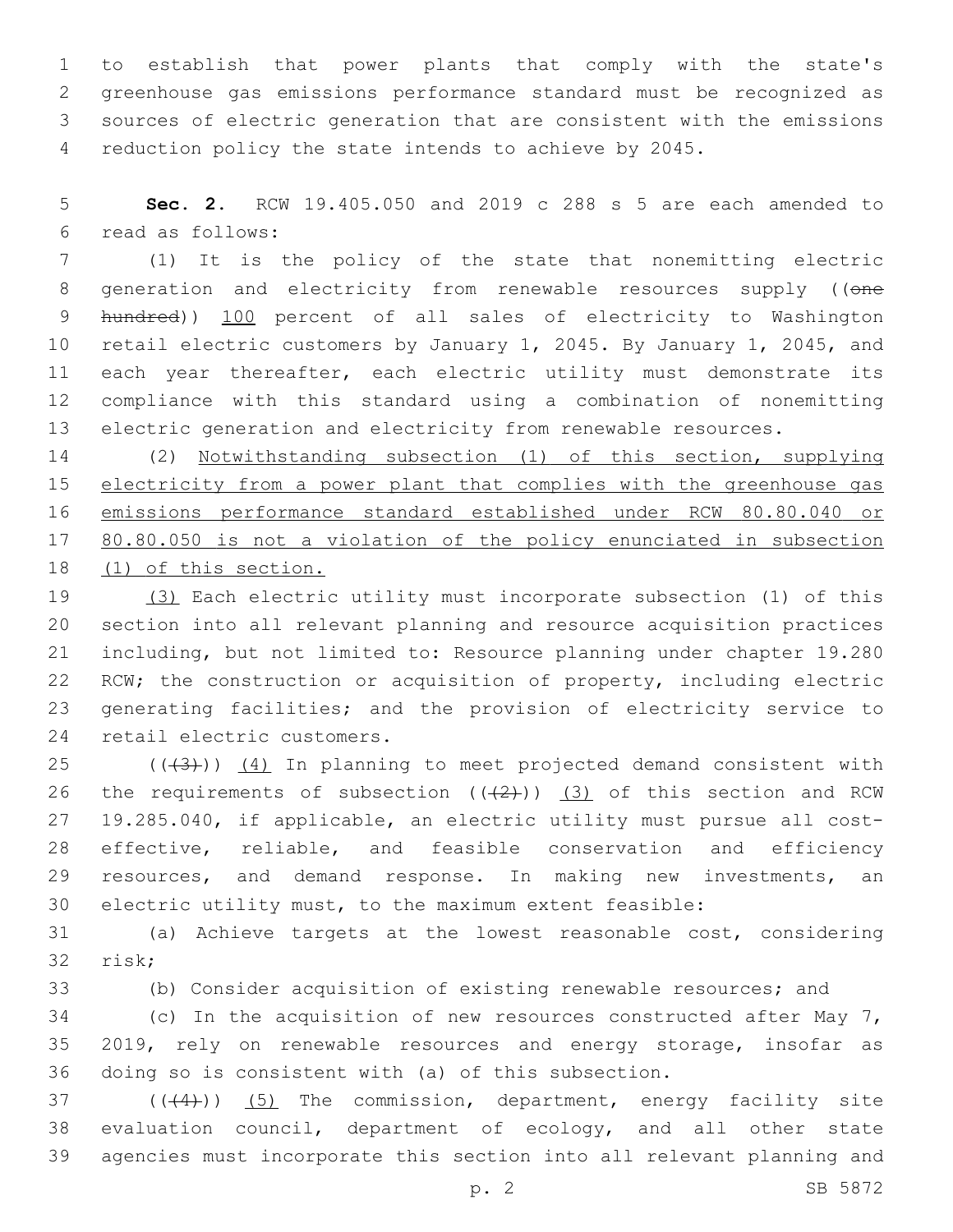utilize all programs authorized by statute to achieve subsection (1) 2 of this section.

3 (( $(45)$ )) (6)(a) Hydroelectric generation used by an electric utility to satisfy the requirements of this section may not include new diversions, new impoundments, new bypass reaches, or expansion of existing reservoirs constructed after May 7, 2019, unless the diversions, bypass reaches, or reservoir expansions are necessary for the operation of a pumped storage facility that: (i) Does not conflict with existing state or federal fish recovery plans; and (ii) complies with all local, state, and federal laws and regulations.

 (b) Nothing in (a) of this subsection precludes an electric utility that owns and operates hydroelectric generating facilities, or the owner of a hydroelectric generating facility whose energy output is marketed by the Bonneville power administration, from making efficiency or other improvements to its hydroelectric generating facilities existing as of May 7, 2019, or from installing hydroelectric generation in pipes, culverts, irrigation canals, and other man-made waterways as long as those changes do not create conflicts with existing state or federal fish recovery plans and comply with all local, state, and federal laws and regulations.

21  $((+6+))$   $(7)$  Nothing in this section prohibits an electric utility from purchasing or exchanging power from the Bonneville power 23 administration.

24  $((+7+))$   $(8)$  Affected market customers must comply with the 25 obligations of this section.

 ( $(48)$ )) (9) Any market customer that purchases electricity exclusively from carbon-free resources and eligible renewable resources, as defined in RCW 19.285.030 as of January 1, 2019, pursuant to a special contract with an investor-owned utility approved, prior to May 7, 2019, by order of the commission is subject to the requirements of such an order and not to the standards established in this section. For the purposes of interpreting such a special contract, chapter 19.285 RCW, as in effect on January 1, 2019, is not, either directly or indirectly, amended or supplemented.

 **Sec. 3.** RCW 80.80.050 and 2007 c 307 s 7 are each amended to read as follows:36

37 The energy policy division of the department of ((community, 38 trade, and economic development)) commerce shall provide an opportunity for interested parties to comment on the development of a